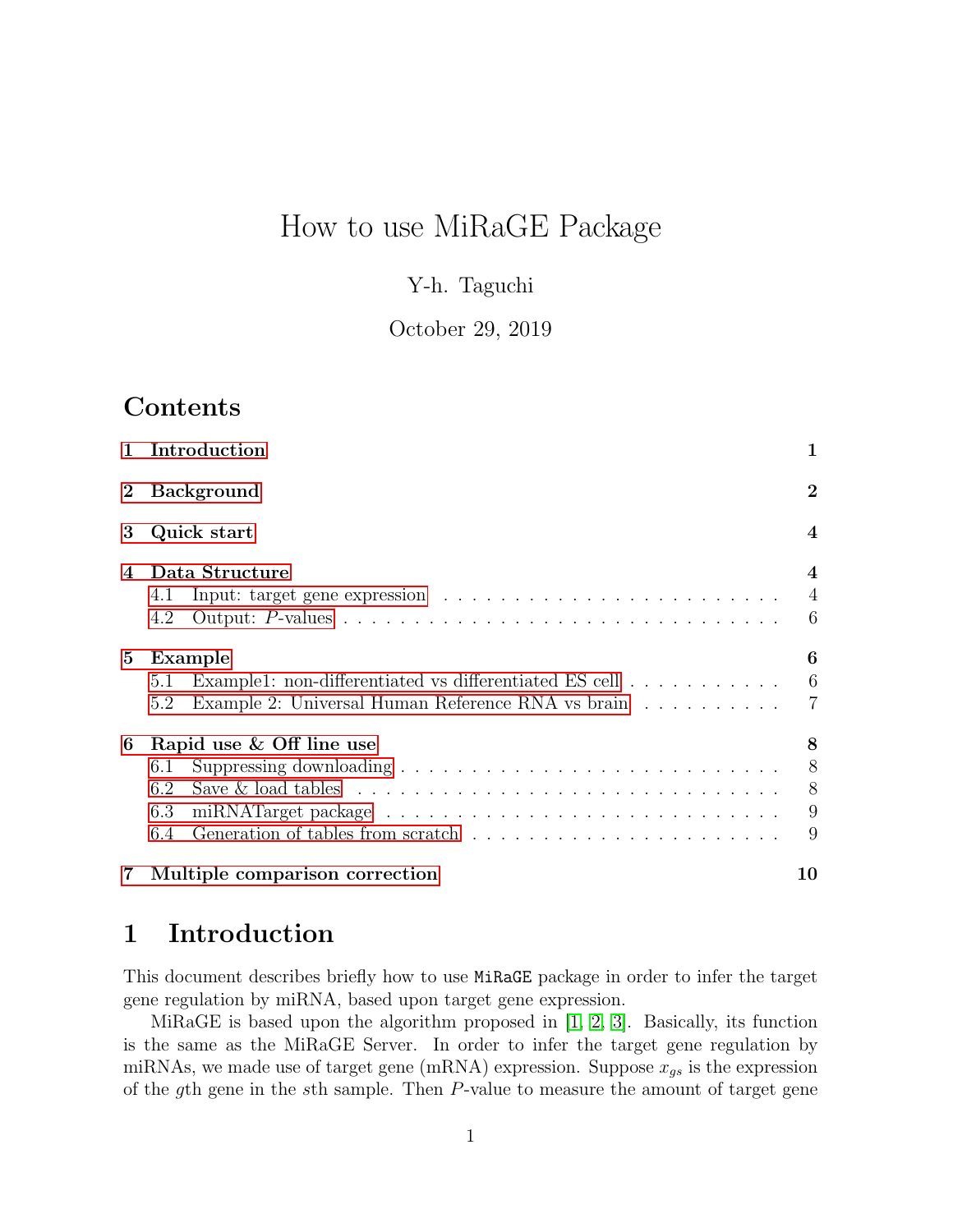regulation by the mth miRNAs is computed by several statistical test. More detailed and comprehensive explanations can be found in [\[4\]](#page-14-3).

### <span id="page-1-0"></span>2 Background

miRNA is short non-coding RNA (ncRNA) which is believed to degrade target genes. Target genes are believed to be decided by seed match between 7-mer at 5' untranslated region (UTR) of miRNA and 3' UTR of target mRNAs. However because of huge number of miRNAs (c.a. 1000) and the huge number of target genes (c.a. hundreds) of each miRNA, it is not easy to experimentally decide which miRNA regulates target genes.

MiRaGE infers target gene regulation from target gene expression and computationally predicted target gene table. It gives the rejection probability to reject null hypothesis that target genes of a specific miRNA are equally regulated as other genes.

When t-test is employed, P-value is

$$
P(S_m^{ss'} > S_m'^{ss'})
$$

or

$$
P(S_m^{ss'} < S_m'^{ss'})
$$

where P is the rejection probability of null hypothesis  $S_m = S'_m$  when the alternative hypothesis is either  $S_m > S'_m$  or  $S_m < S'm$ .  $S_m$  and  $S'_m$  are the test variable to measure the target gene regulation by the mth miRNA.

When P-values are computed via t-test,  $S_m$  is the mean gene expression logarithmic ratio of the mth miRNA's target genes, i.e.,

$$
S_m^{ss'} = \frac{1}{N(G_m)} \sum_{g \in G_m} \log \frac{x_{gs}}{x_{gs'}}
$$

where  $G_m$  is the set of the mth miRNA's target genes and  $N(G_m)$  is the total number of genes in  $G_m$ .  $S'_m$  is the mean expression logarithmic ratio of genes not targeted by the mth miRNA but any other miRNAs and is defined as

$$
S'^{ss'}_m = \frac{1}{N(G'_m)} \sum_{g \in G'_m} \log \frac{x_{gs}}{x_{gs'}}
$$

where  $G'_m$  is the set of the mth miRNA's target genes and  $N(G'_m)$  is the total number of genes in  $G'_m$ .

On the other hands, if P-values are computed by Wilcoxon rank sum test, they are

$$
P\left(U_m^{ss'} > \frac{N(G_m)N(G'_m)}{2}\right)
$$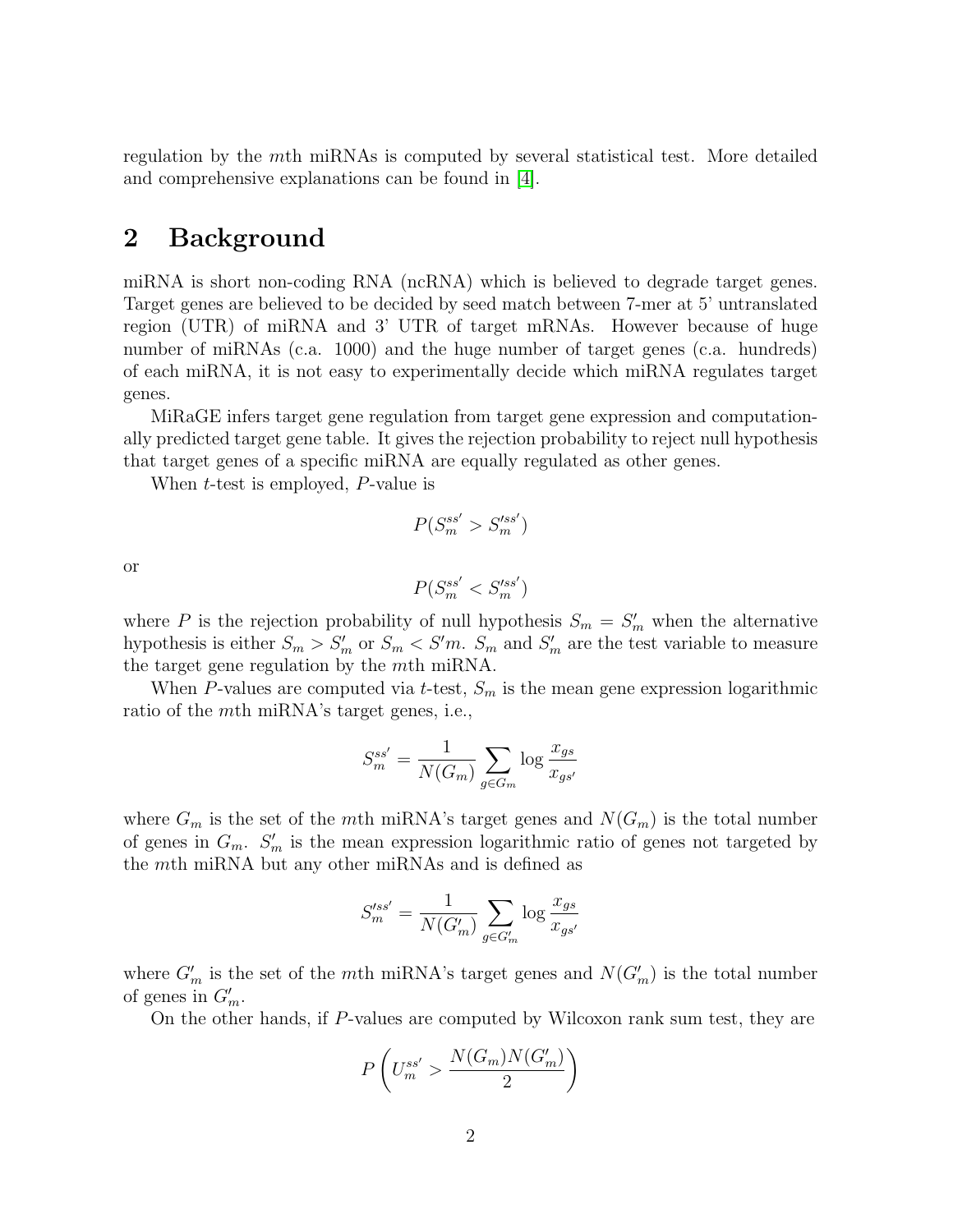or

$$
P\left(U_{m}^{ss'}<\frac{N(G_m)N(G_m')}{2}\right)
$$

which are the rejection probabilities of null hypothesis  $U = \frac{N(G_m)N(G'_m)}{2}$  when the alternative hypothesis is either  $U > \frac{N(G_m)N(G'_m)}{2}$  or  $U < \frac{N(G_m)N(G'_m)}{2}$ . Here  $U^{ss'}$  is the test variable,

$$
U_m^{ss'} = R_m^{ss'} - \frac{N(G_m)(N(G_m) + 1)}{2}
$$

Here

$$
R_m^{ss'} = \sum_{g \in G_m} R^{ss'} \left( \log \frac{x_{gs}}{x_{gs'}} \right)
$$

where  $R^{ss'}(\ldots)$  is the rank order of the mth genes logarithmic ratio among all of considered genes.

Alternatively, Kolmogorov-Smirnov test can be employed. In this case, test variable is

$$
D_m^{ss'} = \sup_g \left( F_m(x_{gs}) - F'_m(x_{gs}) \right)
$$

or

$$
D'^{ss'}_{m} = \sup_{g} (F'_{m}(x_{gs}) - F_{m}(x_{gs}))
$$

where

$$
F_m^{ss'}(x_{gs}) = \frac{1}{N(G_m)} \sum_{g' \in G_m} \Theta\left(\log \frac{x_{gs}}{x_{gs'}} - \log \frac{x_{g's}}{x_{g's'}}\right)
$$

and

$$
F'^{ss'}_{m}(x_{gs}) = \frac{1}{N(G'_m)} \sum_{g' \in G'_m} \Theta \left( \log \frac{x_{gs}}{x_{gs'}} - \log \frac{x_{g's}}{x_{g's'}} \right)
$$

where  $\Theta(x)$  is the step function,

$$
\Theta(x) = \begin{cases} 1 & x > 0 \\ 0 & x < 0 \end{cases}
$$

Then P-value is computed via  $P(D_m^{ss'} > 0)$  or  $P(D_m'^{ss'} > 0)$  under the null hypothesis  $D_m^{ss'} = 0$  or  $D_m^{\prime ss'} = 0$ .

Since the target genes table is generated by the simple seed match, MiRaGE does not need any other external programs to obtain target gene table. Another advantage is the exclusion of mRNA targeted by no miRNAs. This enables us more accurate prediction of target gene regulation by miRNAs.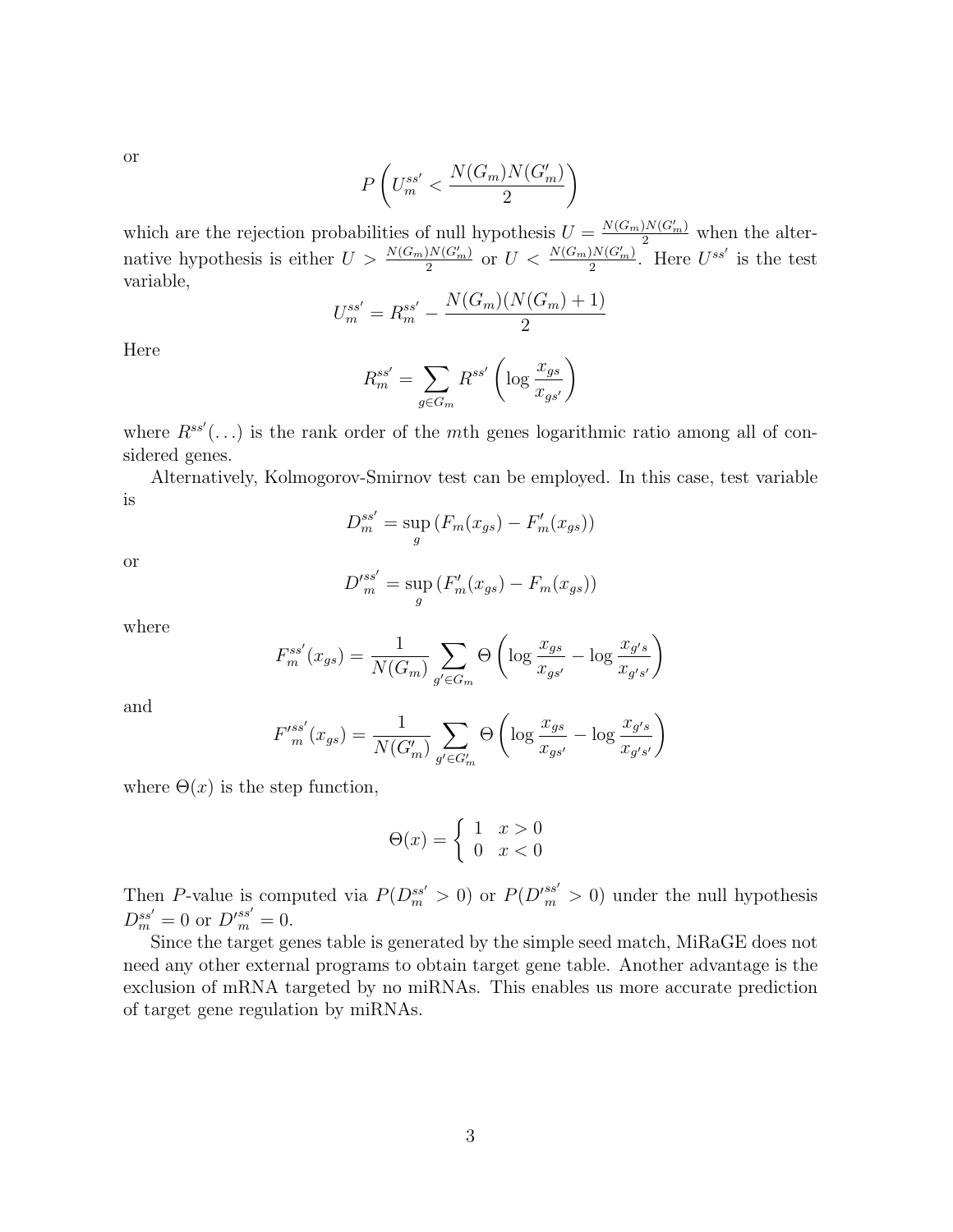### <span id="page-3-0"></span>3 Quick start

```
> library(MiRaGE)
```

```
> data(gene_exp)
```

```
> library(Biobase)
```

```
> result <- MiRaGE(gene_exp,species="HS")
```
Then result  $$P0$  and result $$P1$  include  $P$ -values for upregulation and downregulation of target genes by miRNAs, respectively. The definition "up" or "down" depends upon the order of columns of expression data in gene\_exp (see below).

Caution I strongly recommend user to use location="web" option, since it will be most frequently updated. Default setting requires experimental package  $miRNATarget$ (see Sec. [6.3\)](#page-8-0). Data set on the web can be stored for the later usage, too (see below).

```
> result <- MiRaGE(gene_exp,location="web",species="HS")
```
## <span id="page-3-1"></span>4 Data Structure

### <span id="page-3-2"></span>4.1 Input: target gene expression

In order to execute analysis, you need ExpressionSet objects which stores target gene expression in it. In order to see this, it is easier to see sample data gene\_exp as follows.

```
> data(gene_exp)
> gene_exp
ExpressionSet (storageMode: lockedEnvironment)
assayData: 45015 features, 4 samples
  element names: exprs
protocolData: none
phenoData
  sampleNames: neg.1 neg.2 day1.1 day1.2
  varLabels: sample_name
  varMetadata: labelDescription
featureData
  featureNames: 1 2 ... 45015 (45015 total)
  fvarLabels: gene_id
  fvarMetadata: labelDescription
experimentData: use 'experimentData(object)'
Annotation:
```
The above example displays the ExpressionSet object, gene\_exp. As you can see, each row corresponds to each gene and each column corresponds to each sample (experiment).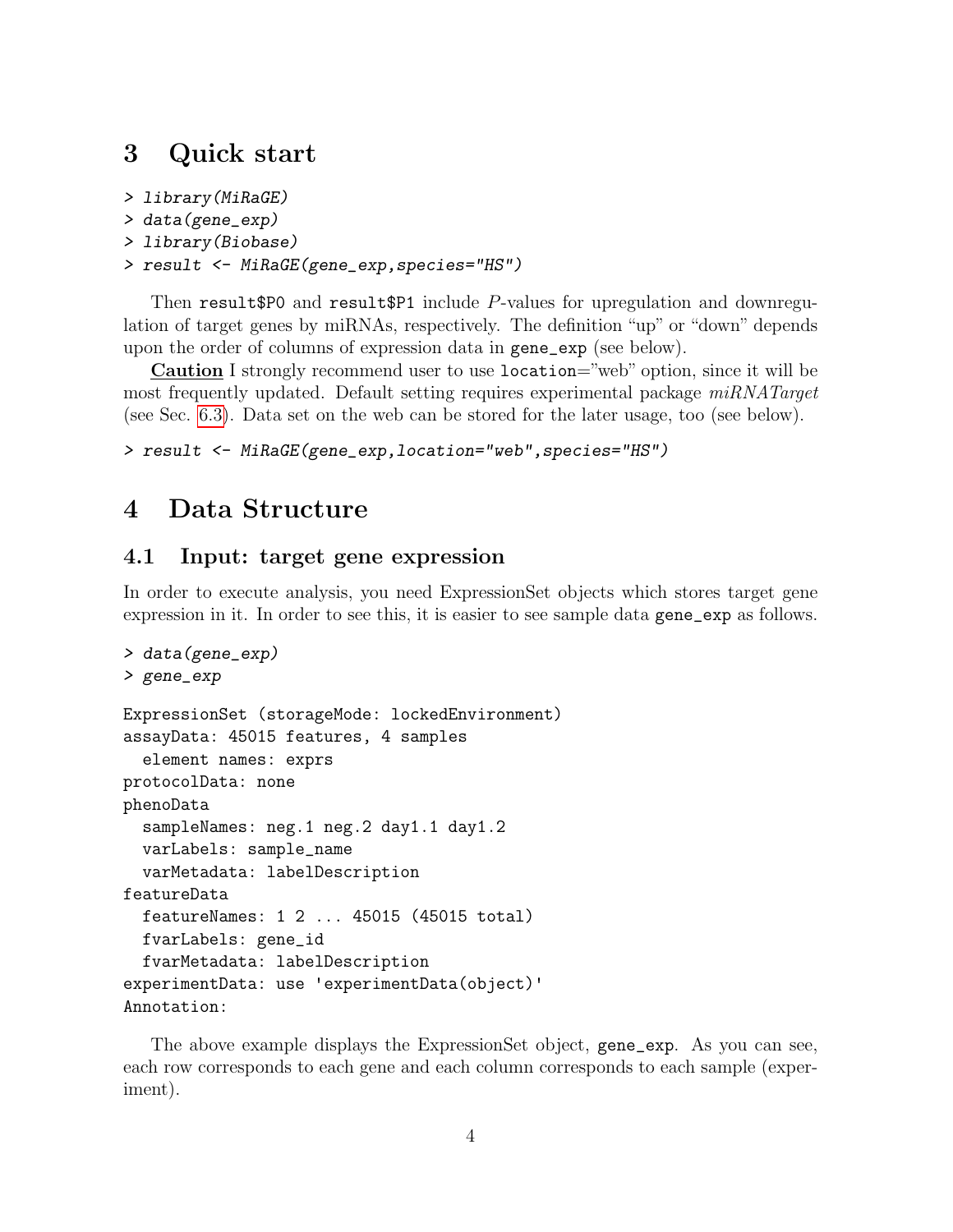gene\_id in featureData must includes gene id. sample\_name in phenoData must include sample names. Since MiRaGE package tries to compare two distinct states, you need at least a set of gene expression corresponding to each of them. In gene\_exp data, we have two biological replicates of negative control and the results one day after treatment. Thus, the 1st and 2nd columns of expression data are named as neg.1 and neg.2, respectively (This means "negative control 1" and "negative control 2", respectively). The 3rd and 4th columns of expression data corresponds to the two biological replicates one day after the treatment. Thus, they are names as  $day1.1$  and  $day1.2$ , respectively.

These column names which express distinct samples keep some flexibilities but must have the form  $group.n$ , where  $group$  corresponds to either of sample groups and n must be integer starting from 1. This means, it you have  $N$  biological replicates for the first group (typically it includes un-treated or negative control samples) names as  $qroupA$ and M for the second group (typically it includes treated samples) names as  $groupB$ , data structure of ExpressioSet which stores target gene expression is,

#### sample\_name: groupA.1 groupA.1 ... groupA.N groupB.1 groupB.2 ... groupB.M gene\_id : gene1,gene2,gene3....

gene\_id is much easier. It can includes any of gene id which can be treated by MiRaGE. They can be a mixture of the different types of gene ids. In this case, only gene expression having gene id specified when MiRaGE is called are treated as target genes.

The easiest way to generate ExpressionSet which include target gene expression may be importing files including gene expression using standard R function,

#### > x\_gene <- read.csv(system.file("extdata/x\_all\_7a.csv",package="MiRaGE"),sep="\t") > x\_gene[101:103,]

gene neg.1 neg.2 day1.1 day1.2 101 BG167701 7.09 7.63 7.3 8.42 102 NM\_001029863 995.00 2090.00 669.0 1370.00 103 NM\_001014445 2540.00 6570.00 2070.0 3270.00

As can be seen, the first column includes gene id, which is "refseq" here, and the second to the fifth columns include gene expression. Data frame x\_gene can be transformed to ExpressionSet objects gene\_exp as

```
> gene_exp <- new("ExpressionSet",expr=data.matrix(x_gene[,-1]))
> fData(gene_exp)[["gene_id"]] <- x_gene[,1]
> pData(gene_exp)[["sample_name"]] <- colnames(x_gene)[-1]
```
For users' convenience, we have places a file  $x$ <sup>-all-7a.csv</sup> under csv directory. Please refer to this file for the preparation of files including target gene expression.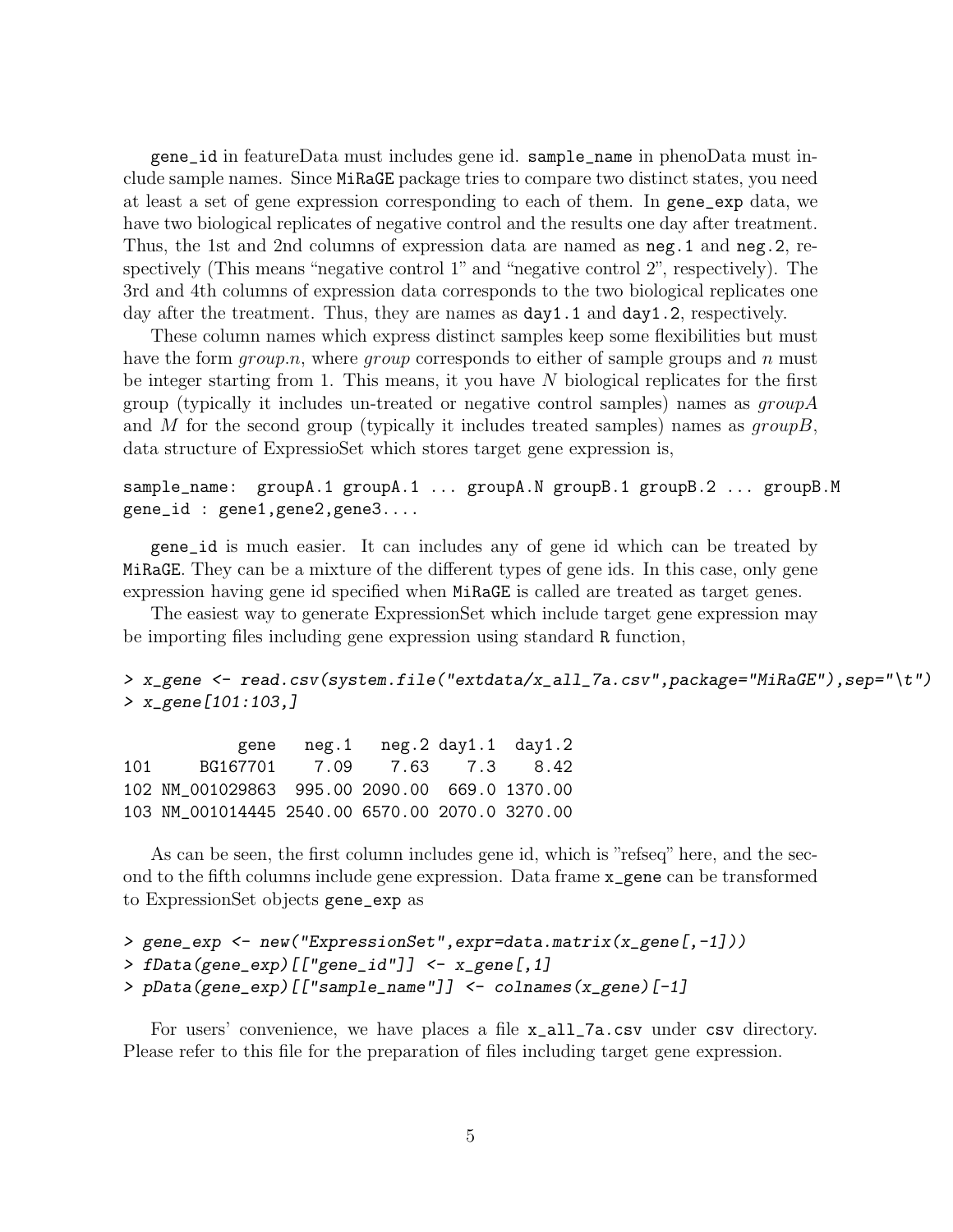### <span id="page-5-0"></span>4.2 Output: P-values

As mentioned in the above, output of MiRaGE is a list which includes two dataframes named as P0 and P1, respectively. P0 includes the rejection probabilities that the target gene expression in the first sample group is less than that in the second group. This means, smaller P-values indicate the target gene expression in the first sample group is more likely less than the second sample groups. Inversely, P1 includes the rejection probabilities that the target gene expression in the second sample is less than that in the first group. Thus, smaller P-values indicate target gene expression in the second group is more likely less than the first groups.

```
> result$P1[1:3,]
```

```
Refseq mixed
1 hsa-let-7a-5p 8.678355e-26
2 hsa-let-7b-5p 8.678355e-26
3 hsa-let-7c-5p 8.678355e-26
```
In the above, we have shown the first three lines in the dataframe result\$P1. Since these are small, target genes of these three miRNAs is possibly expressive in the second group. In the first column of result\$P0 and result\$P1, names of considered miRNAs are listed. The number of miRNAs considered varys dependent upon the argument conv of MiRaGE. The second column includes P-values attributed to each miRNA. Dependent upon argument method, the number of columns which store  $P$ -values may change (see below).

## <span id="page-5-1"></span>5 Example

### <span id="page-5-2"></span>5.1 Example1: non-differentiated vs differentiated ES cell

In this section, we demonstrate how to infer target gene regulation via MiRaGE. First we import data set from experimental package humanStemCell

```
> require(humanStemCell)
> data(fhesc)
```
In this data set, human stem cells were assayed using Affymetrix 133plus 2 arrays. There were six arrays, three were biological replicates for undifferentiated cells, the other three were biological replicates for differentiated cells. In order to analyze this set, we modify ExpressionSet fhesc as

```
> pData(fhesc)[["sample_name"]] <- c("neg.1","neg.2","neg.3",
+ "pos.1","pos.2","pos.3")
```

```
> fData(fhesc)[["gene_id"]] <-rownames(exprs(fhesc))
```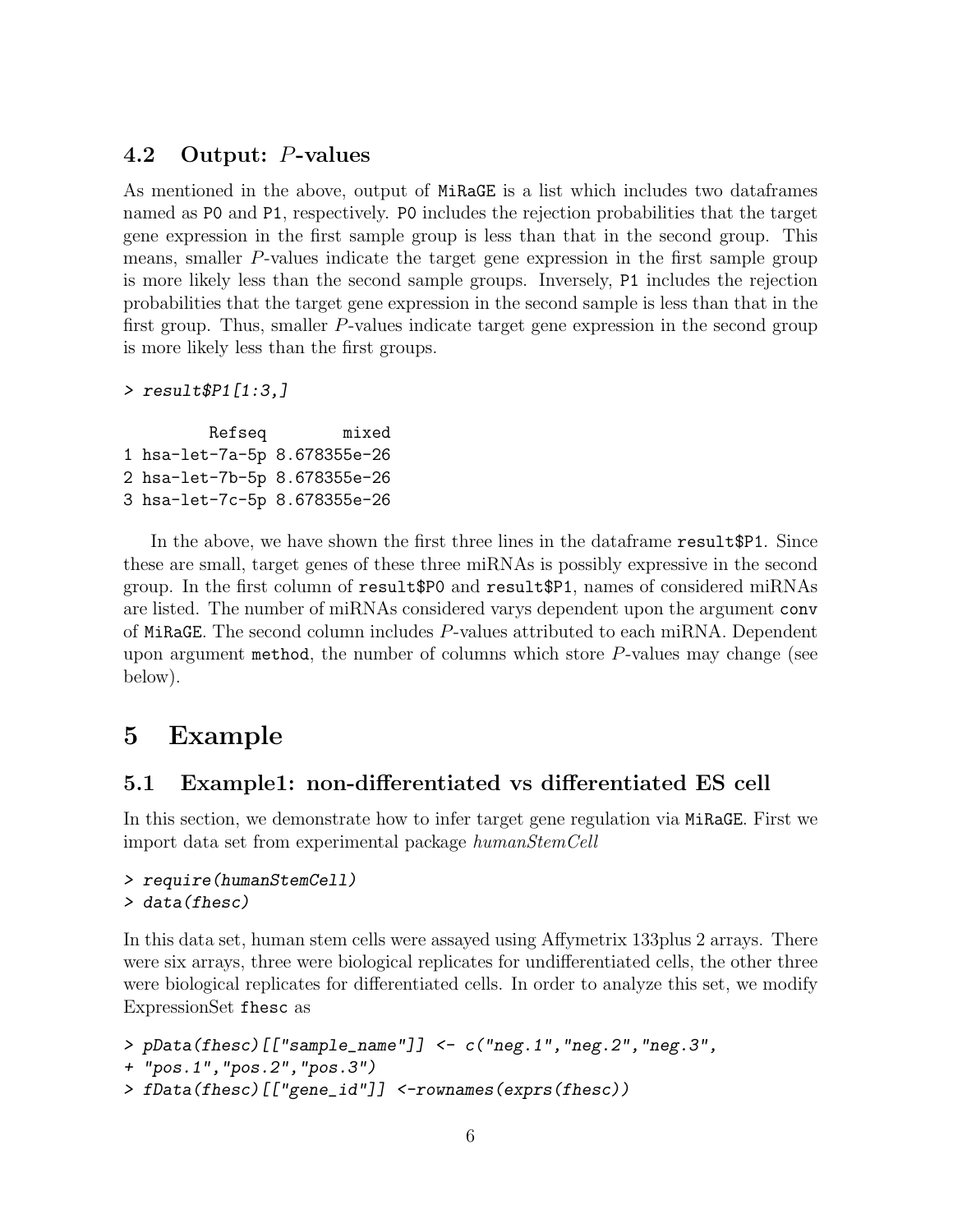Then, first three are designated as non-differentiated ES cell and the later three are differentiated ES cell. Obtaining P-values is easy,

```
> require(MiRaGE)
> result <- MiRaGE(fhesc,species="HS",ID="affy_hg_u133a_2")
```
Using the results, we can list miRNAs whose target genes are upregulated in the later (i.e., differentiated ES cell) group with P-values.

```
> result$P0[order(result$P0[,2])[1:5],]
```
Refseq mixed 9 hsa-miR-17-5p 1.022976e-21 13 hsa-miR-20a-5p 1.022976e-21 28 hsa-miR-93-5p 1.022976e-21 36 hsa-miR-106a-5p 1.022976e-21 113 hsa-miR-106b-5p 1.022976e-21

Since miRNAs are believed to suppress target genes, these miRNAs are supposed to be upregulated in the former (i.e., non-differentiated ES cell) group.

### <span id="page-6-0"></span>5.2 Example 2: Universal Human Reference RNA vs brain

In this section, we demonstrate how to infer target gene regulation via MiRaGE using another example.

First we import data set from experimental package beadarrayExampleData

> require(beadarrayExampleData)

```
> data(exampleBLData)
```
> data(exampleSummaryData)

The data in this package are a subset of the MAQC bead-level data available in the beadarrayUseCases package. Bead-level refers to the availability of intensity and location information for each bead on each BeadArray in an experiment. In this dataset, BeadArrays were hybridized with either Universal Human Reference RNA (UHRR, Stratagene) or Brain Reference RNA (Ambion) as used inthe MAQC project. This object is a representation of the bead-level data for 2 arrays and was created by the beadarray package.

Since this is two color array, and the number of columns of expression must be the number of columns of expression data MUST be the length of sample\_name, we omit later half of samples and employ only the first twelve samples, for simplicity.

```
> vv <- exampleSummaryData[,1:12]
```

```
> fData(vv)[["gene_id"]] <- fData(exampleSummaryData)[["IlluminaID"]]
```

```
> pData(vv)[["sample_name"]] <- c("neg.1","neg.2","neg.3","neg.4",
```

```
+ "neg.5","neg.6","brain.1","brain.2","brain.3","brain.4","brain.5","brain.6")
```

```
> result <- MiRaGE(vv,species="HS",ID="illumina_humanwg_6_v3")
```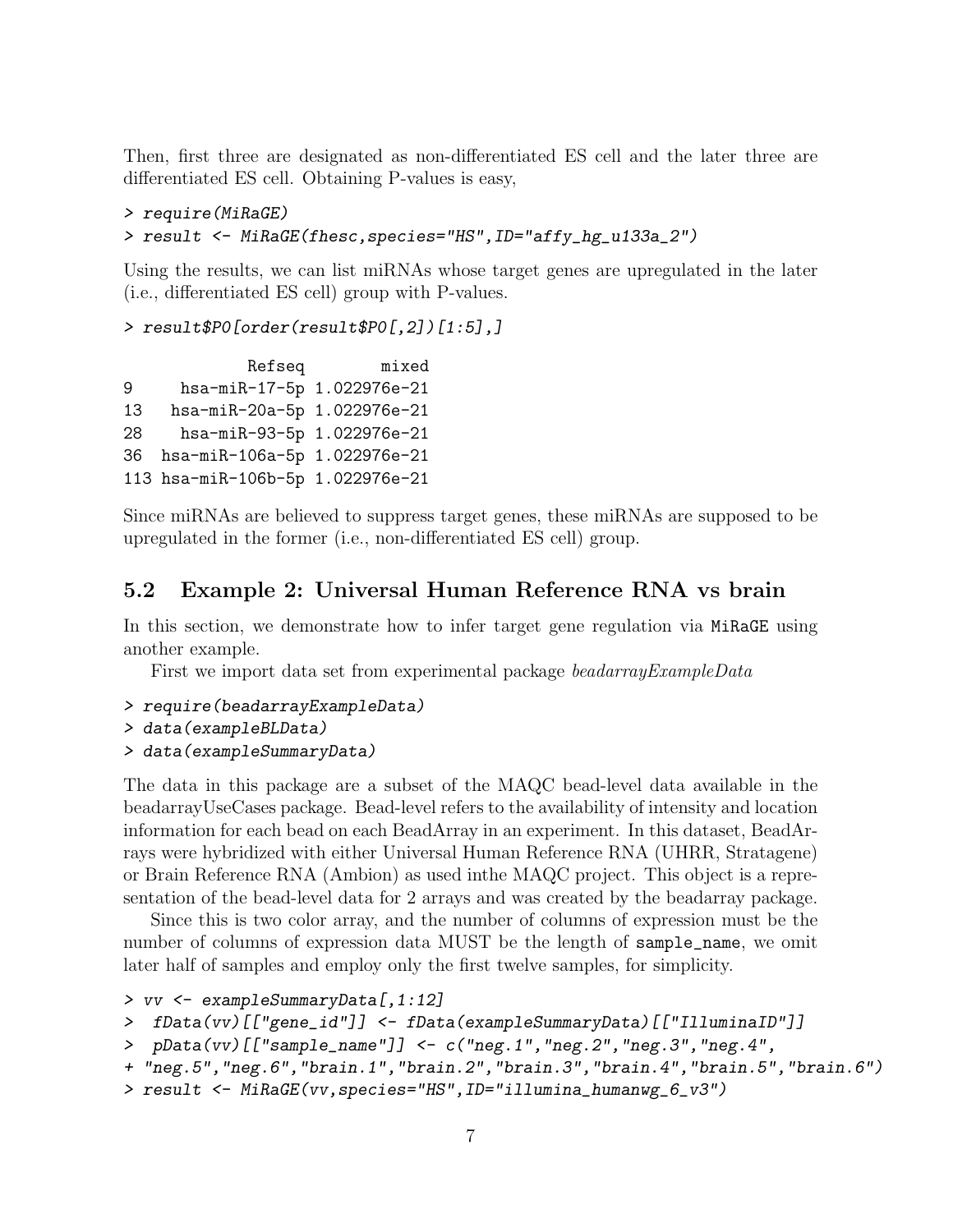Then we can list miRNAs whose target genes are upregulated in negative control, i.e., miRNAs which are expected to be upregulated in brain as follows.

```
> result$P1[order(result$P1[,2])[1:5],]
```
Refseq mixed 82 hsa-miR-124-3p 0.0001196863 157 hsa-miR-506-3p 0.0001196863 143 hsa-miR-451a 0.0128220812 99 hsa-miR-191-5p 0.1640405989 102 hsa-miR-126-3p 0.4025617836

## <span id="page-7-0"></span>6 Rapid use & Off line use

Although the default value of location is "local", when location="web", MiRaGE every time tries to access MiRaGE Server<sup>[1](#page-7-3)</sup> to download target gene tables, gene id conversion table, and miRNA conservation table. It is a time consuming process. Especially, since the target gene table is huge, it may take a few minutes. It may not be often to use MiRaGE iteratively many times, we offer the method to avoid "every time download".

### <span id="page-7-1"></span>6.1 Suppressing downloading

In MiRaGE, we offer the option to suppress downloading. If you repeatedly use MiRaGE with keeping either species, ID, or conv unchanged, you can suppress time consuming download process by specifying either species\_force, ID\_force, or conv\_force as FALSE (Defaults for these are TRUE).

Caution Do not omit the arguments either species, ID, or conv if they differ from defaults, even if they are not modified during iterative usage and either species\_force, ID\_force, or conv\_force is FALSE. They are used for other purposes than specifying what should be downloaded.

### <span id="page-7-2"></span>6.2 Save & load tables

More advanced and convenient way is to save the objects storing target gene tables, gene id conversion table, and miRNA conservation table. The names of objects are,

- TBL2 : Target gene tables
- id\_conv : Gene id conversion table
- conv\_id : MiRNA conservation table

<span id="page-7-3"></span><sup>1</sup>http://www.granular.com/DATA2/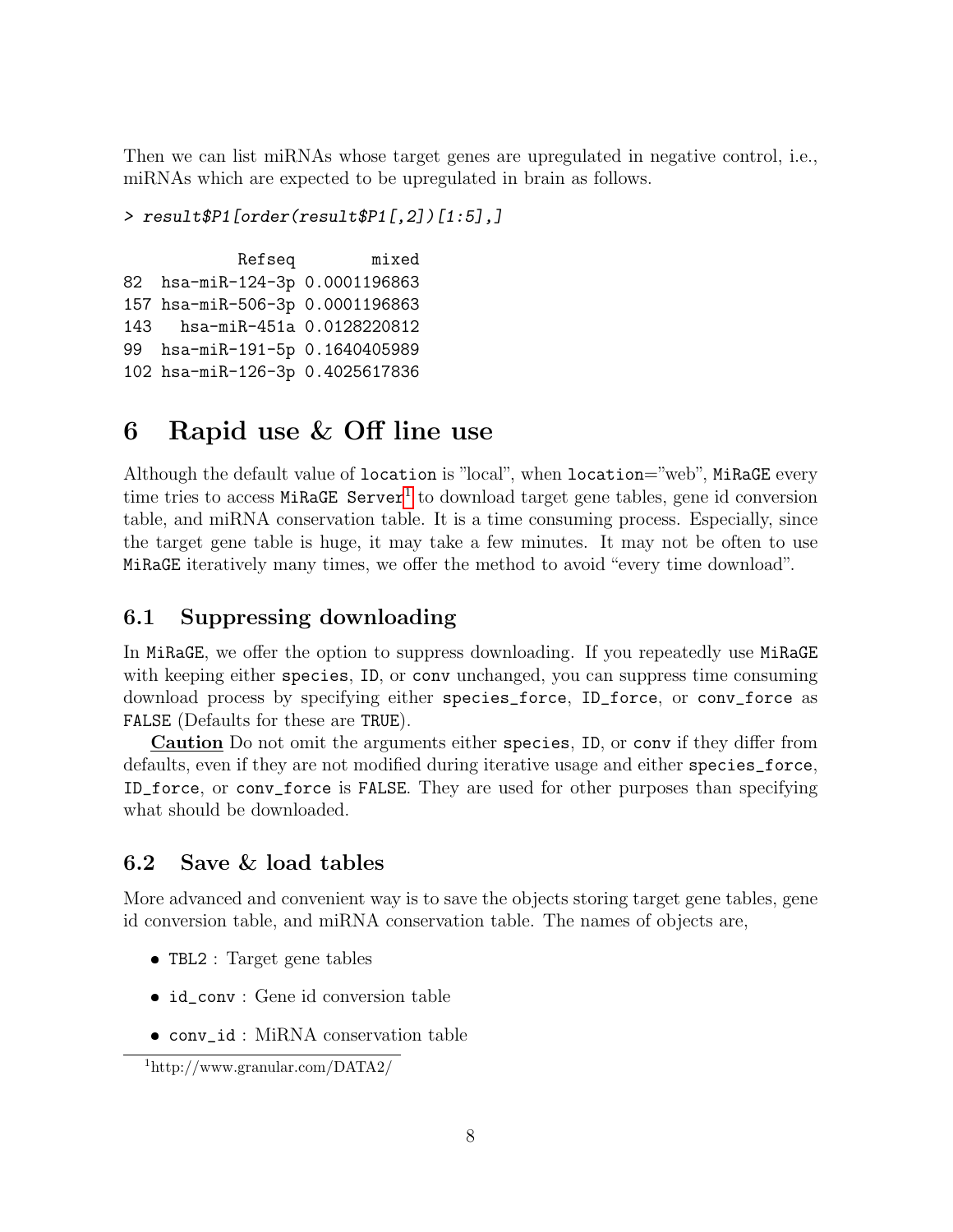Thus, for example TBL2 is saved as

> save(file="TBL2",TBL2)

you can use it later by loading as

```
> load("TBL2")
```
Then you can execute MiRaGE with specifying species\_force=F as

```
> result <- MiRaGE(...,species_force=F)
```
Now, you can skip time consuming download processes for the target gene table. Similar procedures are possible for id\_conv and conv\_id, too. Execute MiRaGE, save downloaded tables, and use the tables later by loading them when these arguments take same values.

### <span id="page-8-0"></span>6.3 miRNATarget package

One can also install experimental package  $miRNATarget$  instead of the usage of web. Once you install experimental package  $miRNATarget$ , you will never be required to access to internet.

```
> library(MiRaGE)
> data(gene_exp)
> library(Biobase)
> result <- MiRaGE(gene_exp,species="HS")
```
### <span id="page-8-1"></span>6.4 Generation of tables from scratch

I have also prepared functions which generate TBL2, id\_conv and conv\_id from scratch. Usually, user do not need them since prepared tables can be obtained from the web or as experimental package as mentioned above.

TBL2\_HS can be saved in the current directly by executing

> TBL2\_HS\_gen()

and TBL2\_MM can saved in the current directly by executing

```
> TBL2_MM_gen()
```
id\_conv for mouse can saved in the current directly by executing

$$
> id\_conv\_gen(SP="MM")
$$

and id\_conv for human can saved in the current directly by executing

> id\_conv\_gen(SP="HS")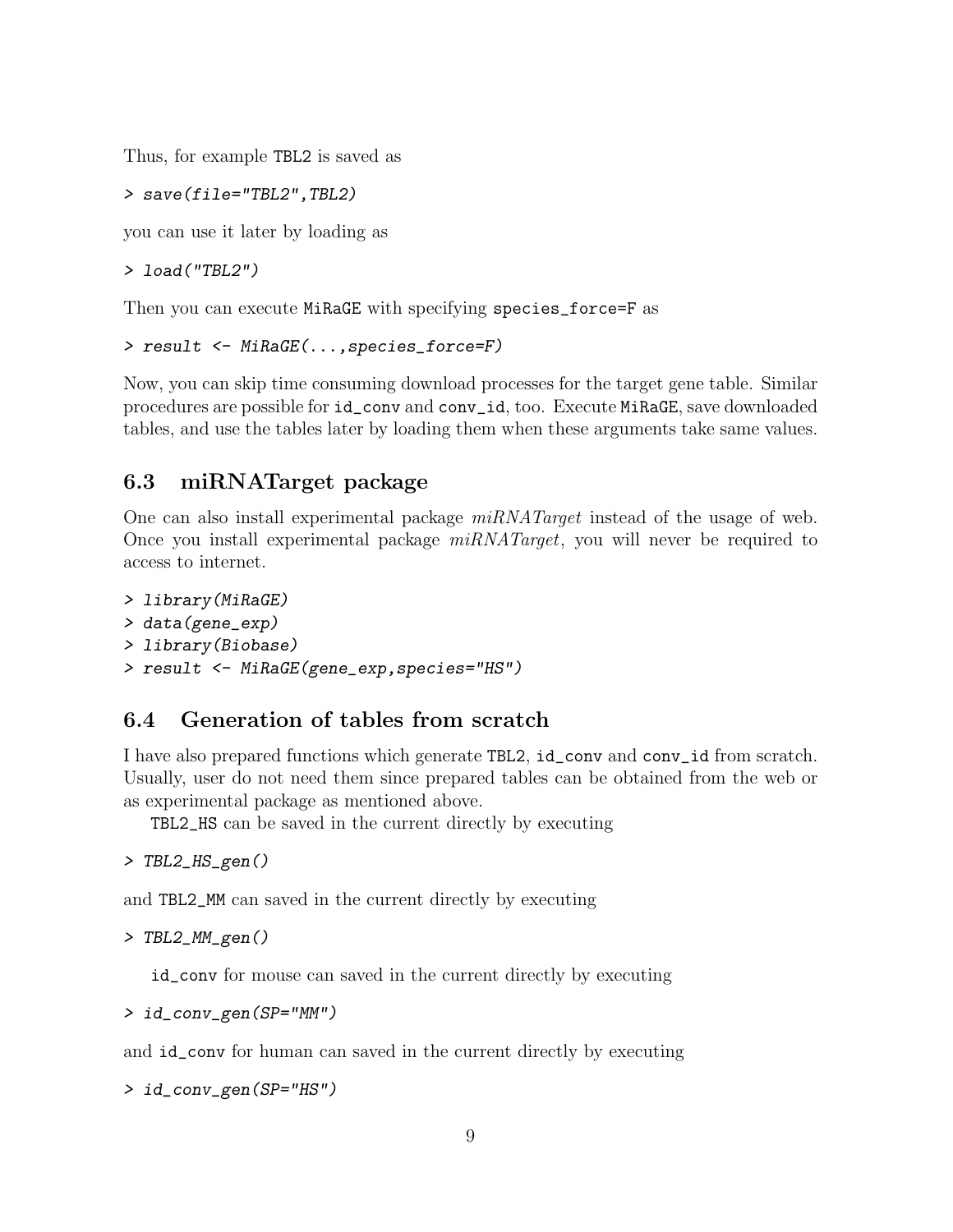HS\_conv\_id can saved in the current directly by executing

> HS\_conv\_id()

and MM\_conv\_id can saved in the current directly by executing

> MM\_conv\_id()

However, basically, execution of some of them are very time consuming. It is highly discouraged to build tables from scratch. It is much better to use prepared tables.

### <span id="page-9-0"></span>7 Multiple comparison correction

Obtained P-values are definitely underestimated, i.e., even if  $P < 0.05$ , this does not mean the rejection probability is less than 0.05. If one prefers to use adjusted P-values, we recommend to use p.adjust with parameter of BH, as

```
> p.adjust(result$P1[,2],method="BH")
```

```
[1] 1.467431e-24 1.467431e-24 1.467431e-24 1.467431e-24 1.467431e-24
 [6] 1.467431e-24 7.420103e-01 7.420103e-01 9.953000e-01 9.953000e-01
 [11] 9.953000e-01 9.953000e-01 9.953000e-01 9.953000e-01 9.953000e-01
 [16] 9.953000e-01 9.953000e-01 9.953000e-01 9.953000e-01 9.953000e-01
 [21] 9.953000e-01 9.953000e-01 9.953000e-01 3.114959e-01 9.953000e-01
 [26] 9.953000e-01 9.953000e-01 9.953000e-01 9.953000e-01 1.467431e-24
 [31] 9.953000e-01 9.953000e-01 9.953000e-01 9.953000e-01 9.953000e-01
 [36] 9.953000e-01 9.953000e-01 9.953000e-01 4.124658e-09 9.953000e-01
 [41] 9.953000e-01 9.953000e-01 9.953000e-01 9.953000e-01 9.953000e-01
 [46] 1.875348e-01 7.037504e-01 9.364901e-01 9.364901e-01 9.953000e-01
 [51] 9.953000e-01 9.953000e-01 9.953000e-01 9.953000e-01 9.364901e-01
 [56] 9.953000e-01 9.953000e-01 9.953000e-01 9.953000e-01 9.953000e-01
 [61] 9.953000e-01 9.953000e-01 9.953000e-01 9.364901e-01 9.953000e-01
 [66] 9.953000e-01 9.953000e-01 9.953000e-01 9.953000e-01 9.953000e-01
 [71] 9.953000e-01 9.953000e-01 9.953000e-01 1.467431e-24 1.467431e-24
 [76] 9.953000e-01 7.420103e-01 9.953000e-01 9.953000e-01 9.953000e-01
 [81] 9.953000e-01 7.591141e-01 9.953000e-01 9.953000e-01 9.953000e-01
 [86] 9.953000e-01 9.953000e-01 9.953000e-01 9.953000e-01 9.953000e-01
[91] 9.953000e-01 9.953000e-01 9.953000e-01 9.953000e-01 9.953000e-01
 [96] 9.953000e-01 9.953000e-01 9.953000e-01 9.953000e-01 9.953000e-01
[101] 9.953000e-01 9.953000e-01 9.953000e-01 6.556531e-01 8.396576e-01
[106] 9.953000e-01 9.953000e-01 5.944977e-01 7.420103e-01 9.953000e-01
[111] 9.953000e-01 9.953000e-01 9.953000e-01 9.953000e-01 9.953000e-01
[116] 9.953000e-01 9.953000e-01 9.953000e-01 9.953000e-01 9.953000e-01
[121] 9.953000e-01 9.953000e-01 9.953000e-01 9.953000e-01 9.953000e-01
```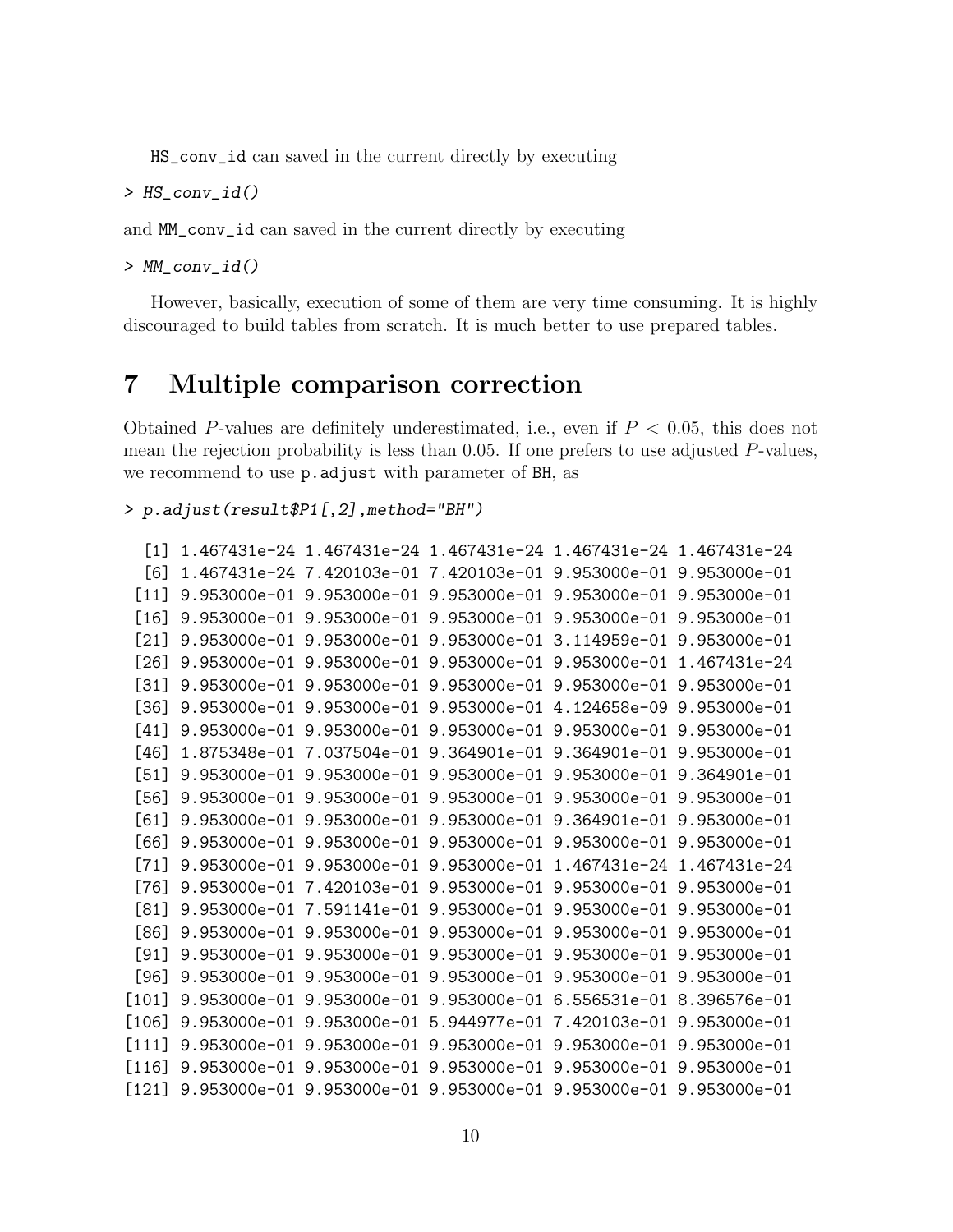```
[126] 9.953000e-01 9.953000e-01 9.953000e-01 9.953000e-01 9.953000e-01
[131] 9.953000e-01 9.953000e-01 9.953000e-01 9.953000e-01 9.953000e-01
[136] 4.124658e-09 7.420103e-01 9.953000e-01 9.953000e-01 9.953000e-01
[141] 9.953000e-01 9.953000e-01 9.953000e-01 4.766116e-02 9.953000e-01
[146] 9.953000e-01 7.420103e-01 9.953000e-01 9.953000e-01 9.953000e-01
[151] 9.953000e-01 9.953000e-01 9.953000e-01 9.953000e-01 9.953000e-01
[156] 9.953000e-01 7.591141e-01 7.420103e-01 5.857503e-01 9.953000e-01
[161] 5.857503e-01 9.953000e-01 9.953000e-01 9.953000e-01 9.953000e-01
[166] 9.953000e-01 9.953000e-01 9.364901e-01 9.953000e-01 9.953000e-01
[171] 9.953000e-01 9.953000e-01 9.953000e-01 9.953000e-01 9.953000e-01
[176] 9.953000e-01 9.953000e-01 9.364901e-01 9.953000e-01 9.953000e-01
[181] 1.467431e-24 9.953000e-01 1.467431e-24 9.953000e-01 9.953000e-01
[186] 9.953000e-01
```
Then we can see which P-values are really significant, e.g., less than 0.05. In addition to this, it will allow us to evaluate which miRNAs really regulate target genes, e.g.,

> result\$P1[,1][p.adjust(result\$P1[,2],method="BH")<0.05]

```
[1] hsa-let-7a-5p hsa-let-7b-5p hsa-let-7c-5p hsa-let-7d-5p
 [5] hsa-let-7e-5p hsa-let-7f-5p hsa-miR-98-5p hsa-miR-196a-5p
 [9] hsa-let-7g-5p hsa-let-7i-5p hsa-miR-196b-5p hsa-miR-490-3p
[13] hsa-miR-4458 hsa-miR-4500
186 Levels: hsa-let-7a-5p hsa-let-7b-5p hsa-let-7c-5p ... hsa-miR-99b-5p
```
x\_gene is the transfection expreiments of let-7a, it is reasnable that only a few miRNAs including let-7a have significant P-values.

## Appendix:Arguments

Functionality of MiRaGE changes dependent upon the values of arguments. In this section, we will try to explain how the functionality of MiRaGE changes.

#### species

This specifies target species. Considered miRNAs are based upon miRBase<sup>[2](#page-10-0)</sup>. Rel. 20. At the moment, supported species are human ("HS") and mouse ("MM"). MiRaGE downloads corresponding target gene table (named TBL2) from MiRaGE Server. Default is "MM".

<span id="page-10-0"></span><sup>2</sup>http://www.mirbase.org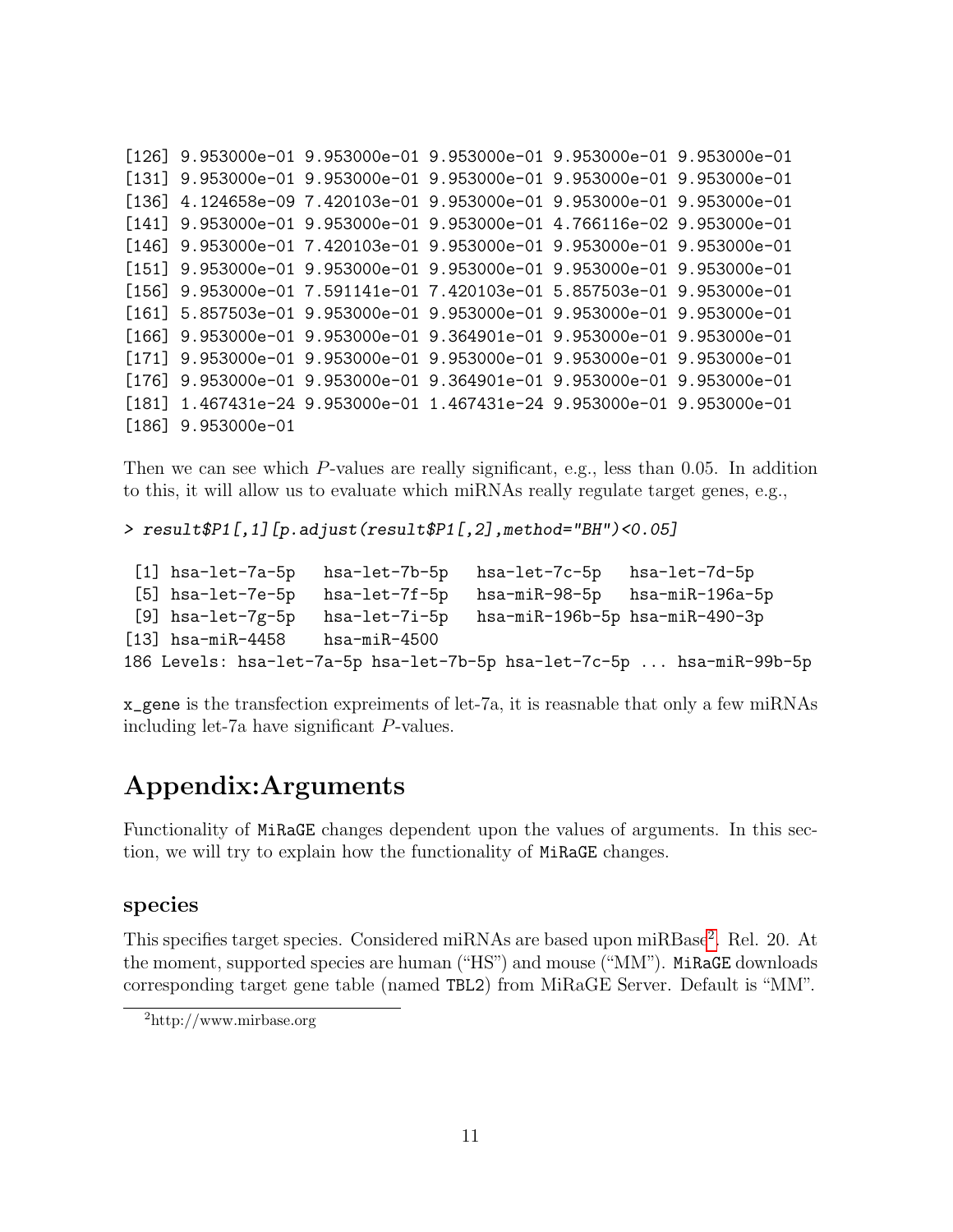### ID

This specifies gene ID. Default is "refseq". If ID is not "refseq", MiRaGE downloads corresponding gene id conversion table (called ID) from RefSeq to specified gene ID from MiRaGE Server. Supported gene IDs are,

|                | common                            |                                       |  |
|----------------|-----------------------------------|---------------------------------------|--|
|                | ID                                | description                           |  |
| $\mathbf{1}$   | ensembl_gene_id                   | Ensembl Gene ID                       |  |
| $\overline{2}$ | ensembl_transcript_id             | Ensembl Transcript ID                 |  |
| 3              | ensembl_peptide_id                | Ensembl Protein ID                    |  |
| $\overline{4}$ | ensembl_exon_id                   | Ensembl Exon ID                       |  |
| 5              | ccds                              | CCDS ID                               |  |
| 6              | embl                              | EMBL (Genbank) ID                     |  |
| 7              | entrezgene                        | EntrezGene ID                         |  |
| 8              | merops                            | <b>MEROPS ID</b>                      |  |
| $9$            | pdb                               | PDB ID                                |  |
| 10             | protein_id                        | Protein (Genbank) ID                  |  |
| 11             | refseq_peptide                    | RefSeq Protein ID [e.g. NP_001005353] |  |
| 12             | rfam                              | Rfam ID                               |  |
| 13             | rfam_transcript_name              | Rfam transcript name                  |  |
| 14             | ucsc                              | UCSC ID                               |  |
| 15             | unigene                           | Unigene ID                            |  |
| 16             | uniprot_sptrembl                  | UniProt/TrEMBL Accession              |  |
| 17             | uniprot_swissprot                 | UniProt/SwissProt ID                  |  |
| 18             | uniprot_swissprot_accession       | UniProt/SwissProt Accession           |  |
| 19             | uniprot_genename                  | UniProt Gene Name                     |  |
| 20             | uniprot_genename_transcript_name  | Uniprot Genename Transcript Name      |  |
| 21             | wikigene_name                     | WikiGene Name                         |  |
| 22             | wikigene_id                       | WikiGene ID                           |  |
| 23             | efg_agilent_sureprint_g3_ge_8x60k | Agilent SurePrint G3 GE 8x60k probe   |  |
| 24             | efg_agilent_wholegenome_4x44k_v1  | Agilent WholeGenome 4x44k v1 probe    |  |
| 25             | efg_agilent_wholegenome_4x44k_v2  | Agilent WholeGenome 4x44k v2 probe    |  |
| 26             | codelink                          | Codelink probe                        |  |
| 27             | phalanx_onearray                  | Phalanx OneArray probe                |  |
| 28             | smart                             | <b>SMART ID</b>                       |  |
| $\,29$         | pfam                              | PFAM ID                               |  |
| 30             | tigrfam                           | TIGRFam ID                            |  |
| 31             | interpro                          | Interpro ID                           |  |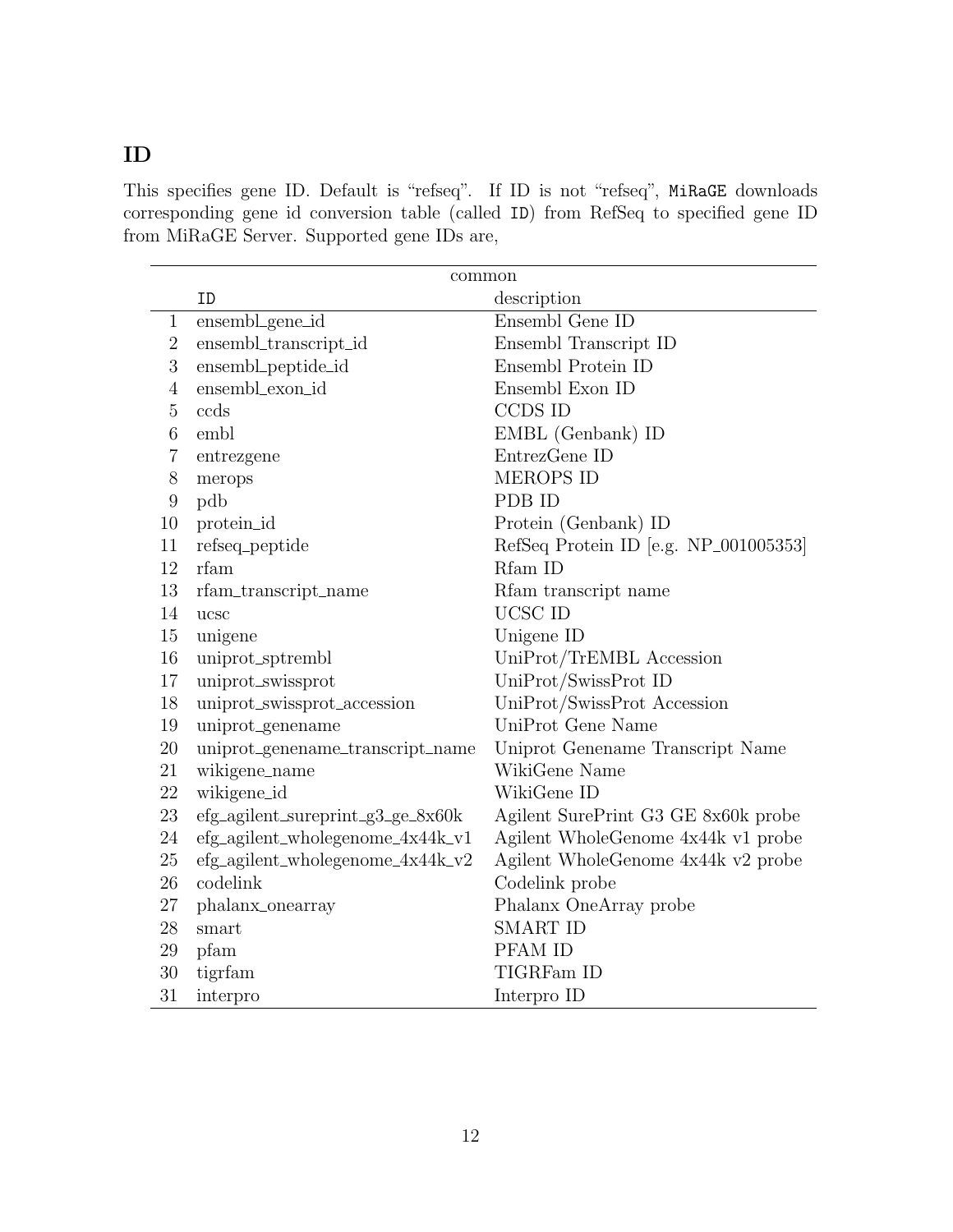| human            |                                     |                                      |
|------------------|-------------------------------------|--------------------------------------|
|                  | ID                                  | description                          |
| $\mathbf{1}$     | hgnc_id                             | $HGNC$ ID $(s)$                      |
| $\overline{2}$   | hgnc_symbol                         | HGNC symbol                          |
| 3                | hgnc_transcript_name                | HGNC transcript name                 |
| $\overline{4}$   | $affy_hc_g110$                      | Affy HC G110 probeset                |
| 5                | affy_hg_focus                       | Affy HG FOCUS probeset               |
| 6                | $affy_hg_u133$ _plus_2              | Affy HG U133-PLUS-2 probeset         |
| 7                | $affy_hg_u133a_2$                   | Affy HG U133A <sub>-2</sub> probeset |
| 8                | $affy_hg_u133a$                     | Affy HG U133A probeset               |
| $\boldsymbol{9}$ | $affy_hg_u133b$                     | Affy HG U133B probeset               |
| 10               | $affy_hg_u95av2$                    | Affy HG U95AV2 probeset              |
| 11               | $affy_lg_u95b$                      | Affy HG U95B probeset                |
| 12               | $affy_hg_u95c$                      | Affy HG U95C probeset                |
| 13               | $affy_lg_u95d$                      | Affy HG U95D probeset                |
| 14               | $affy_hg_u95e$                      | Affy HG U95E probeset                |
| 15               | $affy_hg_u95a$                      | Affy HG U95A probeset                |
| 16               | affy_hugenefl                       | Affy HuGene FL probeset              |
| 17               | $\mathrm{affy\_huex\_1\_0\_st\_v2}$ | Affy HuEx 1_0 st v2 probeset         |
| 18               | $affy\_hugene_1_0_st_v1$            | Affy HuGene 1_0 st v1 probeset       |
| 19               | $affy_u133_x3p$                     | Affy U133 X3P probeset               |
| 20               | $agilent_cgh_44b$                   | Agilent CGH 44b probe                |
| 21               | illumina_humanwg_6_v1               | Illumina HumanWG 6 v1 probe          |
| 22               | illumina_humanwg_6_v2               | Illumina HumanWG 6 v2 probe          |
| 23               | illumina_humanwg_6_v3               | Illumina HumanWG 6 v3 probe          |
| 24               | illumina_humanht_12                 | Illumina Human HT 12 probe           |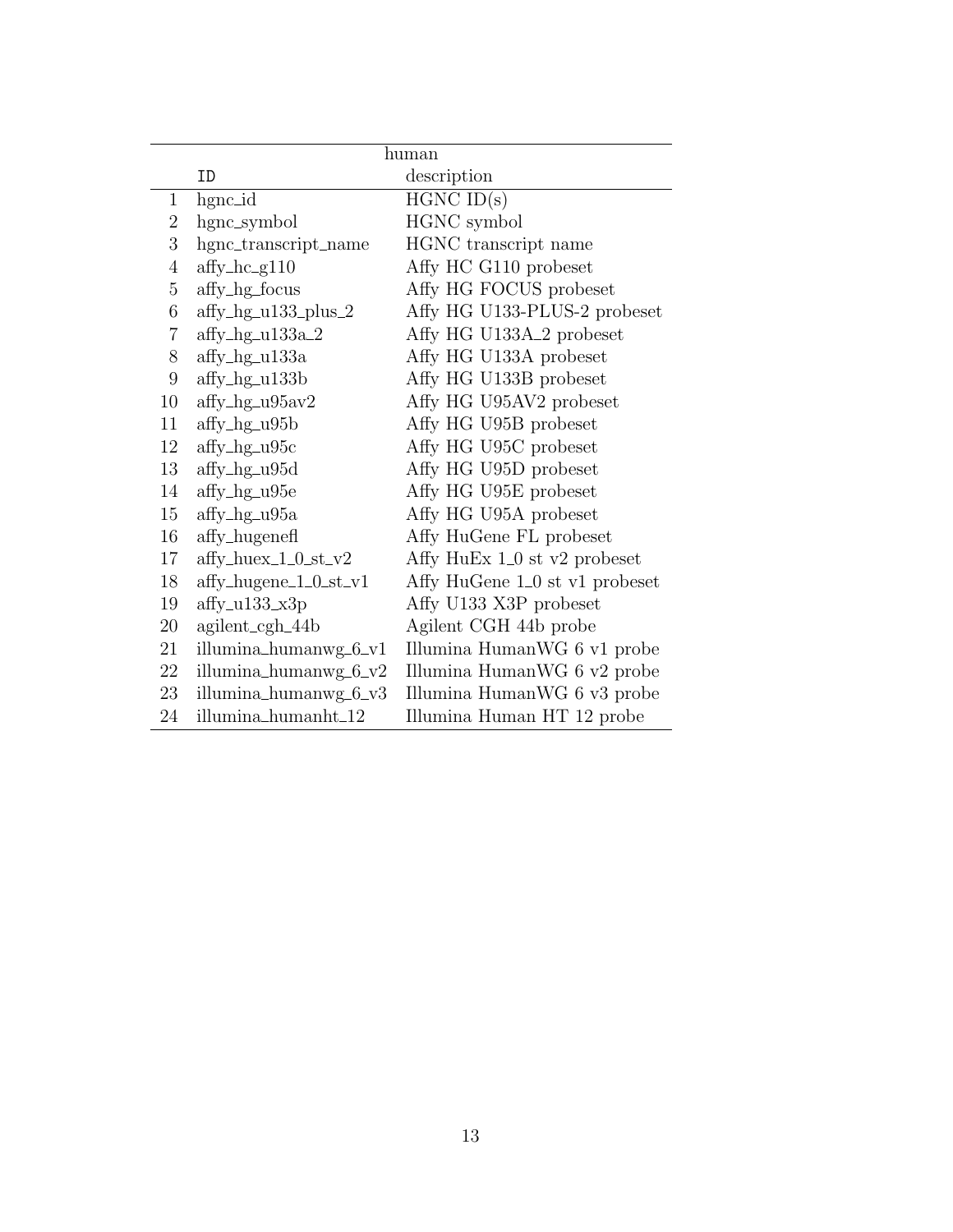|                  | mouse                        |                             |  |
|------------------|------------------------------|-----------------------------|--|
| ID               | description                  |                             |  |
| $\mathbf 1$      | fantom                       | Fantom ID                   |  |
| $\overline{2}$   | ipi                          | <b>IPI ID</b>               |  |
| 3                | mgi_id                       | MGI ID                      |  |
| $\overline{4}$   | mgi_symbol                   | MGI symbol                  |  |
| 5                | mgi_transcript_name          | MGI transcript name         |  |
| 6                | $affy_mg_u74a$               | Affy mg u74a probeset       |  |
| $\overline{7}$   | $affy_mg_u74av2$             | Affy mg u74av2 probeset     |  |
| 8                | $affy_mg_u74b$               | Affy mg u74b probeset       |  |
| $\boldsymbol{9}$ | affy_mg_u74bv2               | Affy mg u74bv2 probeset     |  |
| 10               | $affy_mg_u74c$               | Affy mg u74c probeset       |  |
| 11               | $affy_mg_u74cv2$             | Affy mg u74cv2 probeset     |  |
| 12               | $affy$ <sub>moe</sub> $430a$ | Affy moe430a probeset       |  |
| 13               | $affy_moe430b$               | Affy moe430b probeset       |  |
| 14               | $affy_moex_1_0_st_v1$        | Affy MoEx probeset          |  |
| 15               | $affy_mogene_1_0_st_v1$      | Affy MoGene probeset        |  |
| 16               | affy_mouse430_2              | Affy mouse 430 2 probeset   |  |
| 17               | $affy_mouse430a_2$           | Affy mouse 430a 2 probeset  |  |
| 18               | affy_mu11ksuba               | Affy mu11ksuba probeset     |  |
| 19               | $affy_mul1$ ksubb            | Affy mu11ksubb probeset     |  |
| 20               | illumina_mousewg_6_v1        | Illumina MouseWG 6 v1 probe |  |
| 21               | illumina_mousewg_6_v2        | Illumina MouseWG 6 v2 probe |  |

Requirements for supporting any other gene IDs are welcomed.

#### method

This specifies how to treat replicates. if method is "mean", then averaged gene expression is attributed to each gene. If it is "mixed", they are used for statistical test as it is. This means, the number of target genes attributed to each miRNAs is as many as the number of replicates. If "one by one" is specified, all of combinations between the two groups, i.e.,

```
groupA.1 \times groupB.1, groupA.1 \times groupB.2, ..., groupA.N \times groupB.M.
```
are condiered. Thus, in this case, both P0 and P1 have  $1 + N \times M$  columns, the later  $N \times M$  includes P-value for each of combinations. Default is "mean".

#### test

This specifies the statititical methods to evaluate siginificance of reglation of target genes. Supported are "ks" (Kolmogorov-Smirnov test), "t" (t-test), and "wilcox" (Wilcoxon test).